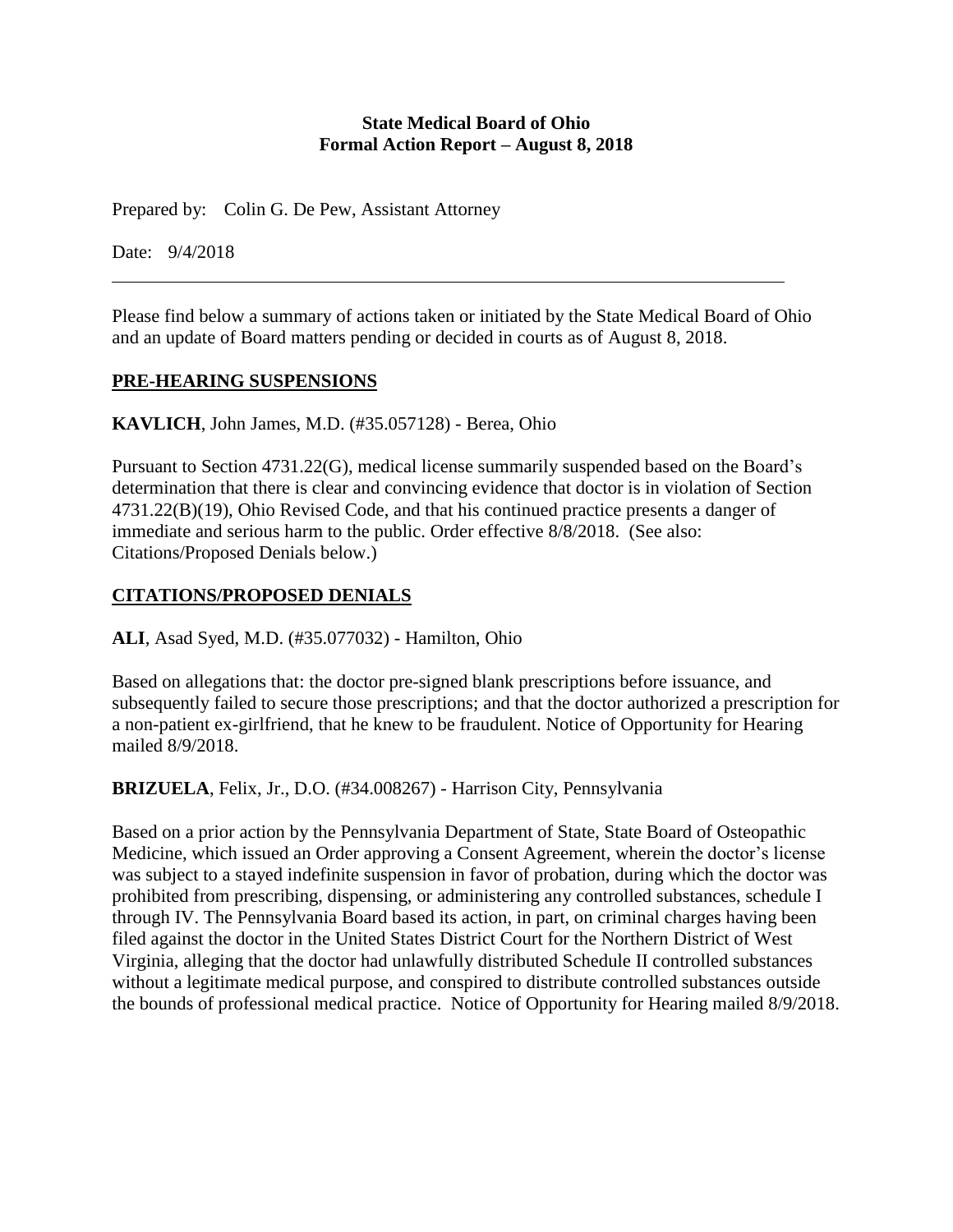# **DEMINT**, Franklin Donald, D.O. (#34.005493) - Kingston, Ohio

Based on allegations that the doctor violated the conditions of limitation placed by the Board upon the doctor's license to practice in a 11/5/2014 Board Order, when: the doctor was found guilty of Domestic Violence, a first degree misdemeanor, in the Municipal Court of Chillicothe, Ohio, to which the doctor was sentenced to five days in jail, a five hundred (\$500.00) dollar fine, and two years probation; and also that the doctor failed to appear for scheduled office conferences on 5/9/2017, and 6/13/2017; and also falsely submitting quarterly declarations stating he had been in compliance with the Board Order. Notice of Opportunity for Hearing mailed 8/9/2018.

### **GOSWAMI**, Atul S., M.D. (#35.050449) - Akron, Ohio

Based on allegations that the doctor failed to appropriately respond to a Board subpoena, when the doctor provided incomplete records, despite the doctor having represented they were complete. Notice of Opportunity for Hearing mailed 8/9/2018.

**KAVLICH**, John James, M.D. (#35.057128) - Berea, Ohio

Based on allegations that the doctor is unable to practice according to acceptable and prevailing standards of care without appropriate treatment, monitoring or supervision by reason of mental or physical illness. Notice of Opportunity for Hearing mailed 8/9/2018.

**OSTERHUES**, Jacob Robert, M.T. (#33.020960) - Oregonia, Ohio

Based on the massage therapist's indictment in the Warren County Court of Common Pleas, Warren County Ohio, of one count of Aggravated Possession of Drugs, a fifth-degree felony, to which the Court granted the massage therapist eligibility for Intervention in Lieu of Conviction; also based on allegations that the massage therapist is impaired in his ability to practice according to acceptable and prevailing standards of care because of habitual or excessive use or abuse of drugs, alcohol, or other substances that impair his to practice. Notice of Opportunity for Hearing mailed 8/9/2018.

# **FINAL ORDERS**

**ABOU EL SOUD**, Mahmoud M.E., M.D. (#35.052559) - Moreland Hills, Ohio

License to practice medicine and surgery revoked and subject to a five thousand dollar (\$5,000.00) fine. Based on the finding that when the doctor suddenly closed his medical practice without providing notice to his patients, and thereby leaving his patients without a means to obtain their medical records, his acts, conduct or omissions violated or attempted to violate, directly or indirectly the Board's rule requiring that adequate notice be provided to patients when leaving or closing the practice; and that the doctor departed from, or failed to conform to, minimal standards of care of similar practitioners under the same or similar circumstances, whether or not actual injury to a patient is established. Order effective 8/21/2018. (Journal Entry – No hearing requested.)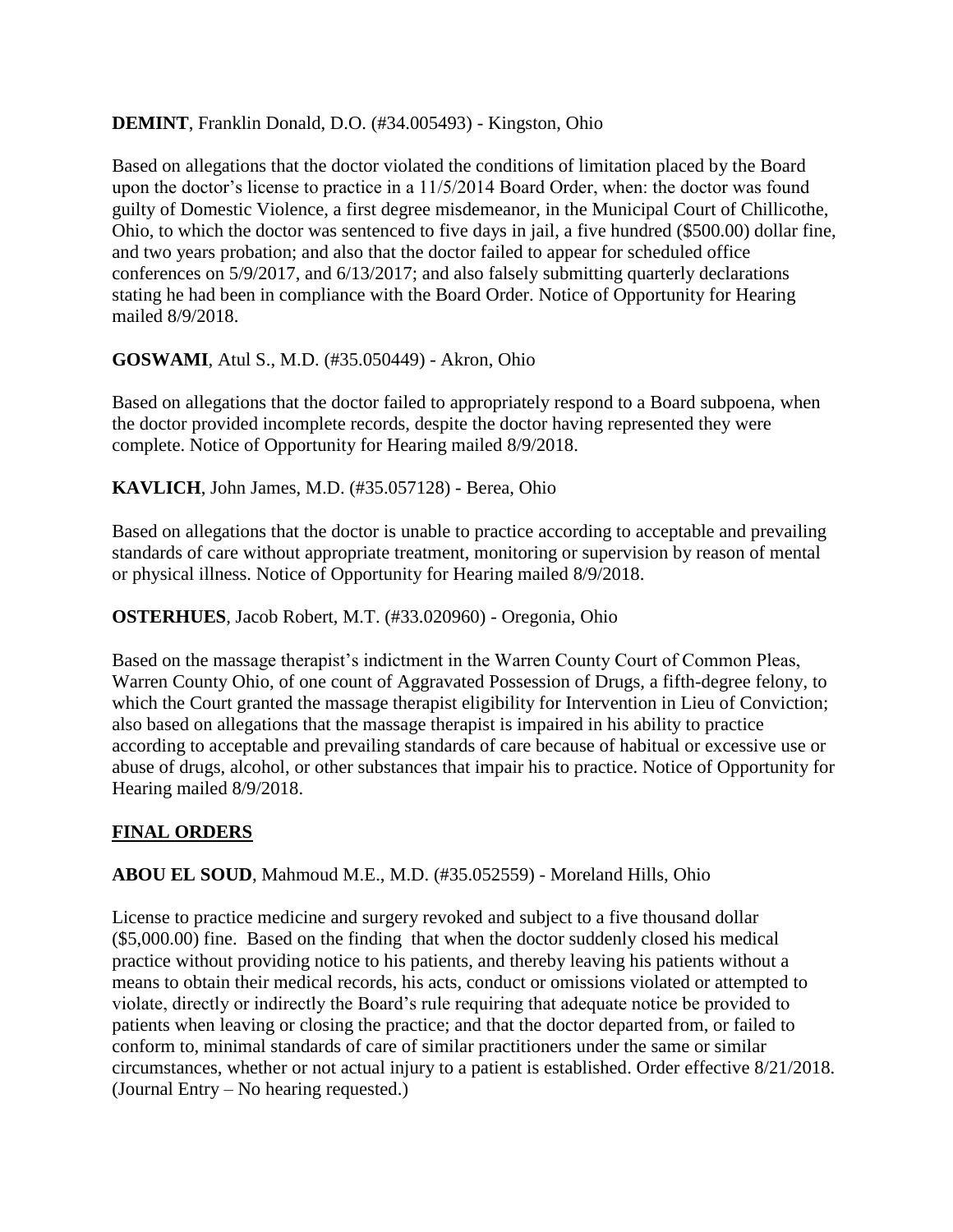### **BOWERS**, Anna Marie, M.T. (#33.005020) - Burton, Ohio (Non-Disciplinary)

Massage therapist's application for restoration of license to practice massage therapy granted, pending passage of the Massage and Bodywork Licensing Examination. Based on massage therapist having not practiced in at least two years prior to application for restoration of license. Order effective 8/9/2018. (Journal Entry – No hearing requested.)

### **BRAY**, Kirsten Nicole, M.D. (Applicant) - Concord, North Carolina

Application to practice medicine and surgery denied. Based on the finding that when the doctor submitted her application to practice medicine and surgery, the doctor failed to respond to subsequent Board interrogatories, and that the doctor's acts, conduct, or omissions, individually or collectively, constitute a failure to cooperate with a board investigation, including failure to comply with a subpoena or order issued by the board or failure to answer truthfully a question presented by the board in an investigative interview, an office conference, at a deposition, or in written interrogatories. Order effective 8/9/2018. (Journal Entry – No hearing requested.)

### **BROWN**, Stephen Scott, M.D. (#35.121057) - Huntington, West Virginia

License to practice medicine and surgery permanently revoked, and subject to a five thousand (\$5,000.00) dollar fine. Based on the previous action by the Commonwealth of Kentucky Board of Medical Licensure, which issued a 4/17/2017 Order of Revocation that revoked the doctor's medical license; and based on the finding that the doctor provided a false, fraudulent or misleading statement on his May 2017 renewal application, and failed to respond to Board Interrogatories. The doctor's acts, conduct, or omissions individually and collectively constitute a failure to cooperate in an investigation conducted by the Board, including the failure to comply with a subpoena or order issued by the Board in an investigative interview, an investigative office conference, at a deposition, or in written interrogatories; and also making a false, fraudulent, deceptive, or misleading statement in the solicitation of or advertising for patients, in relation to the practice of medicine and surgery, osteopathic medicine and surgery, podiatric medicine and surgery, or a limited branch of medicine, or in securing or attempting to secure any certificate to practice or certificate of registration issued by the board; and also Any of the following actions taken by an agency responsible for authorizing, certifying, or regulating an individual to practice a health care occupation or provide health care services in this state or another jurisdiction, for any reason other than the nonpayment of fees: the limitation, revocation, or suspension of an individual's license to practice; acceptance of an individual's license surrender; denial of a license; refusal to renew or reinstate a license; imposition of probation; or issuance of an order of censure or other reprimand. Order effective 8/9/2018.

#### **CONRARDY**, Anthony Gregory, M.D. (#35.097723) - Menomonee Falls, Wisconsin

License to practice medicine and surgery suspended for an indefinite period of time, but not less than two years; subject to conditions for reinstatement; and probationary terms, conditions, and limitations, for at least three years; and a permanent limitation and restriction not to prescribe, administer, dispense or personally furnish any controlled substance except those utilized in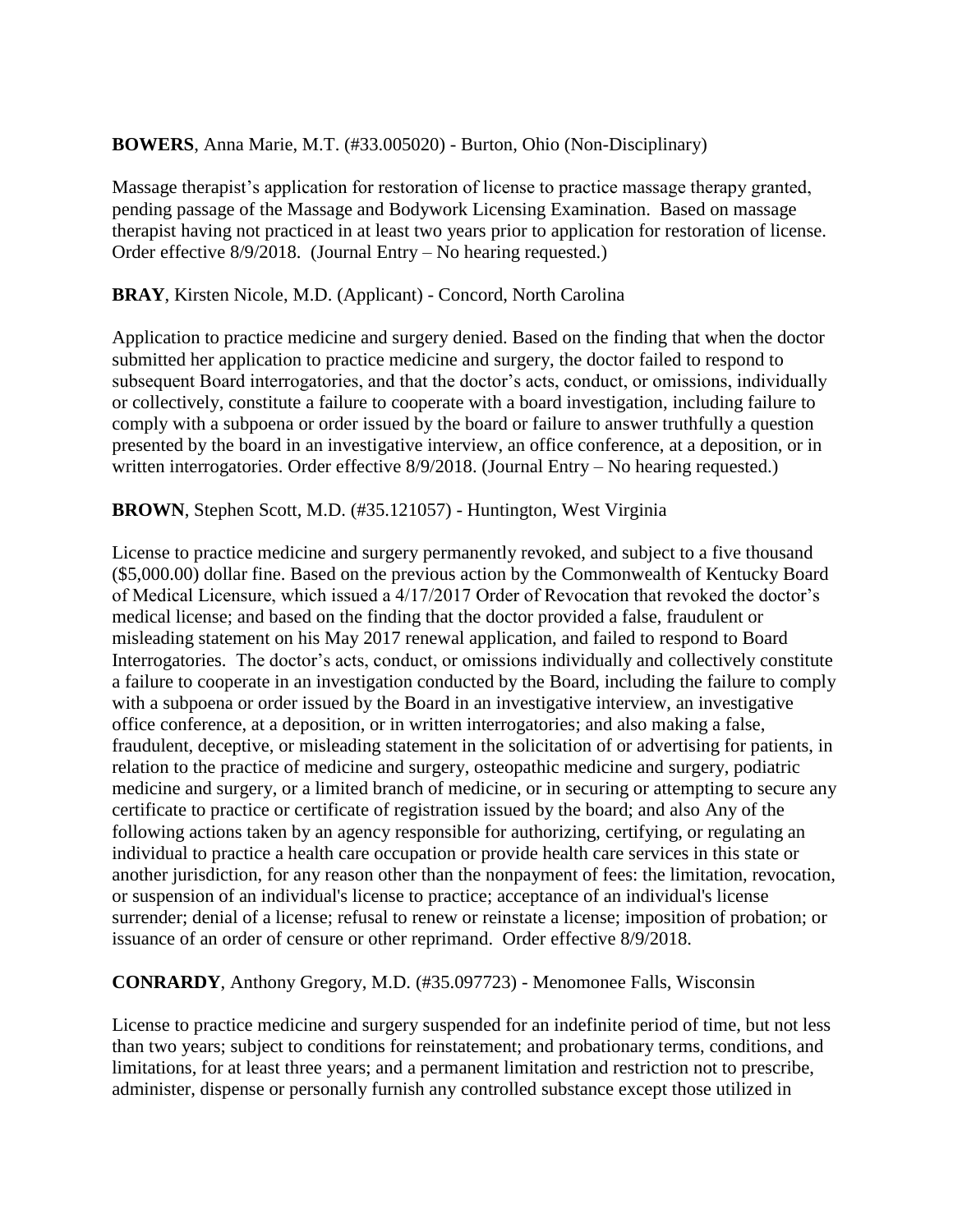relation to surgical anesthesiology. Based on the doctor's conviction in the United States District Court for the Eastern District of Michigan, Southern Division, of five felony counts of Unlawful Distribution of Controlled Substances. The doctor's acts, conduct, or omissions individually and collectively constitute: the selling, giving away, personally furnishing, prescribing, or administering drugs for other than legal and legitimate therapeutic purposes or a plea of guilty to, a judicial finding of guilt of, or a judicial finding of eligibility for intervention in lieu of conviction of, a violation of any federal or state law regulating the possession, distribution, or use of any drug; and a plea of guilty to, judicial finding of guilt of, or a judicial finding of eligibility for intervention in lieu of conviction for a felony. Order effective 8/9/2018.

### **DICELLO**, Anthony Joseph, M.T. (Applicant) - Upper Arlington, Ohio

License to practice massage therapy granted, and immediately suspended for an indefinite period of time, but not less than ninety days, subject to interim monitoring, conditions for reinstatement or restoration, and probationary terms, conditions and limitations for at least five years. Based on the massage therapist's submission of an application for a certificate to practice massage therapy; on a March 2010 Immediate Suspension; a January 2011 Board Order; a July 2009 plea of guilty in the Franklin County Common Pleas Court to one count of Trafficking in Cocaine, and one count of Possession of Cocaine, both fifth degree felonies; a July 2009 plea of guilty in the Franklin County Common Pleas Court to one count of Possession of Criminal Tools, a fifth degree felony; an August 2009 plea of guilty in the Delaware County Common Pleas Court to two counts of Trafficking in Cocaine; and a submission of a 2007 application for renewal of certificate to practice massage therapy; all of which individually or collectively constitute: a plea of guilty to, a judicial finding of guilt, or a judicial finding of eligibility for intervention in lieu of conviction for, a felony; the selling, giving away, personally furnishing, prescribing, or administering drugs for other than legal and legitimate therapeutic purposes or a plea of guilty to, a judicial finding of guilt of, or a judicial finding of eligibility for intervention in lieu of conviction of, a violation of any federal or state law regulating the possession, distribution, or use of any drug; and the making of a false, fraudulent, deceptive, or misleading statement in solicitation of or advertising for patients; in relation to the practice of medicine and surgery, osteopathic medicine and surgery, podiatric medicine and surgery, or a limited branch of medicine; or in securing or attempting to secure and certificate to practice or certificate of registration issued by the Board; and also that the massage therapist is impaired in his ability to practice according to acceptable and prevailing standards of care because of habitual or excessive use or abuse of drugs, alcohol, or other substances that impair ability to practice. Order effective 8/9/2018.

#### **TAYLOR**, James R., III, M.T. (#33.020968) - Columbus, Ohio

License to practice massage therapy suspended for an indefinite period of time, but not less than one year; subject to conditions for reinstatement or restoration, and a five hundred (\$500.00) fine. Based on the finding that when the massage therapist continued to practice despite having his certificate suspended per a child support order issued by the Franklin County Child Support Enforcement Agency, the massage therapist's acts, conduct and/or omissions, individually or collectively, constitute the commission of a felony in Ohio, regardless of the jurisdiction in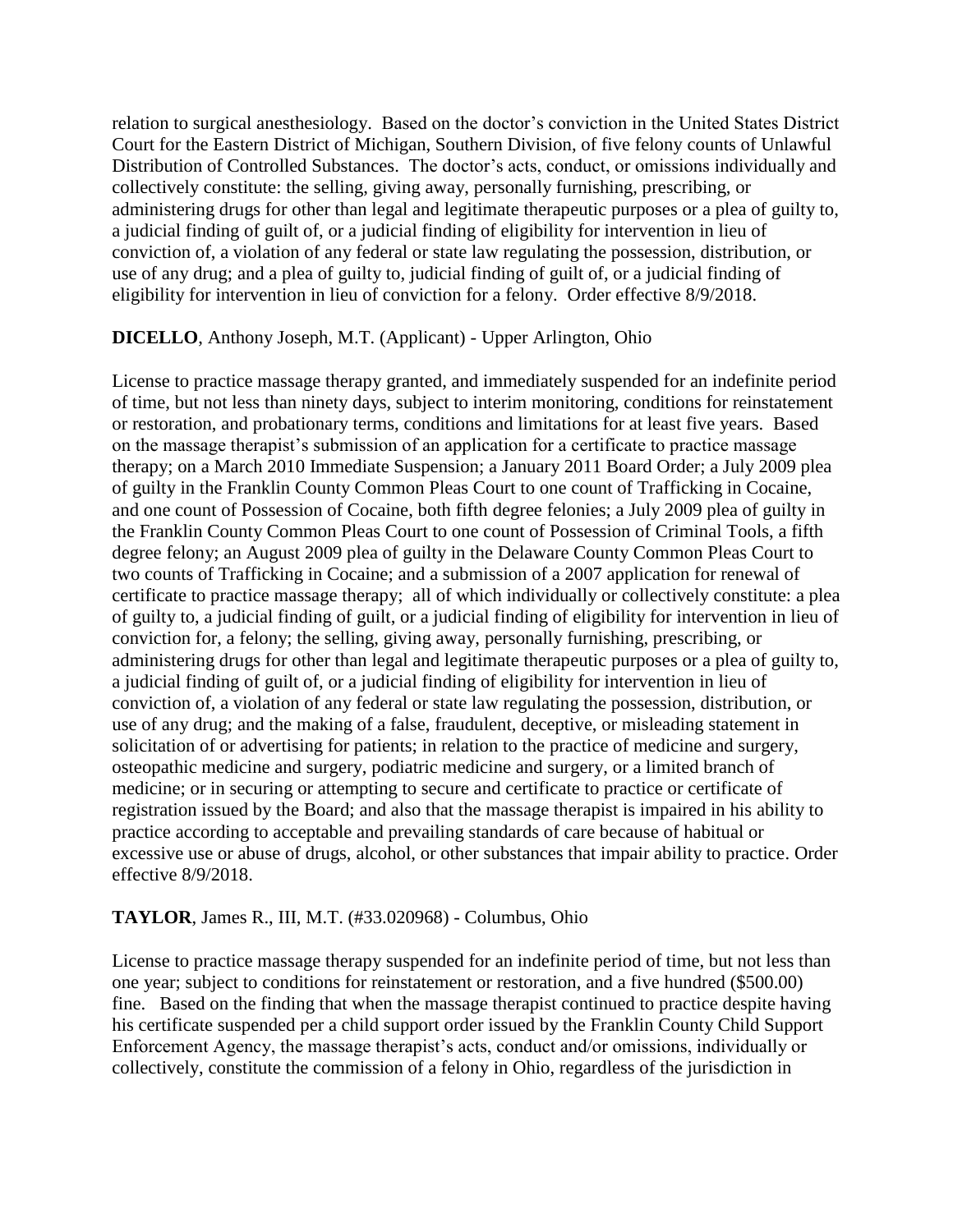which the act was committed, to wit, the Practice of Medicine [or any of its branches] without a license. Order effective 8/9/2018. (Journal Entry – No hearing requested.)

# **CONSENT AGREEMENTS**

# **AGGARWAL**, Krishan Kumar, M.D. (#35.066253) - Weirton, West Virginia

License to practice medicine and surgery indefinitely suspended; subject to general probationary terms, and conditions for reinstatement or restoration. Based on the doctor's admission that an indictment was filed against him in the United State District Court for the Northern District of West Virginia, charging him with felonies related to healthcare fraud, conspiracy to make false prescriptions, and illegal distribution of controlled substances; and on the admission that he declines to provide the Board with certain factual information concerning the pending criminal matter. Effective 8/8/2018.

# **BAULA**, Marvin Mercado, M.D. (#35.099925) - Fairborn, Ohio

Commencing on the sixty-first day following the effective date of the Agreement, license to practice medicine and surgery indefinitely suspended, for at least one hundred eighty days, and subject to general probationary requirements; conditions for reinstatement or restoration; and a ten thousand dollar (\$10,000.00) fine. During the sixty-day interim, the doctor shall not undertake care of any patient not already under his care. Based on the doctor's admission that in the care of ten specified patients, the doctor failed to maintain minimal standards applicable to the selection or administration of drugs, or failed to employ acceptable scientific methods in the selection of drugs or other modalities for treatment of disease; and that he departed from, or the failed to confirm to, minimal standards of care of similar practitioners under the same or similar circumstances, whether or not actual injury to a patient is established; and that he violated or attempted to violate, directly or indirectly, or assisted in or abetted the violation of, or conspired to violate, a rule promulgated by the board, to wit: General provisions, rule 4731-11-02, Ohio Administrative Code, and the Standards and Procedures for Review of Ohio Automated Rx Reporting System. Effective 8/8/2018. Suspension effective 10/8/2018.

# **VOLUNTARY PERMANENT SURRENDERS/ RETIREMENTS/WITHDRAWALS**

**CAHILL**, Jeffrey Dale, R.C.P. (#RCP.13497) - Union, Kentucky

Permanent surrender of license to practice respiratory care authorized by respiratory care professional in lieu of formal disciplinary proceedings pursuant to Section 4761.09(A)(1), Ohio Revised Code. Effective 8/8/2018.

**DRIEDGER**, Harry John, M.D., (#35.043229) - Portsmouth, Ohio

Voluntary permanent retirement of license to practice medicine and surgery authorized by doctor in lieu of formal disciplinary proceedings pursuant to Section 4731.22(B)(19), Ohio Revised Code. Effective 8/8/2018.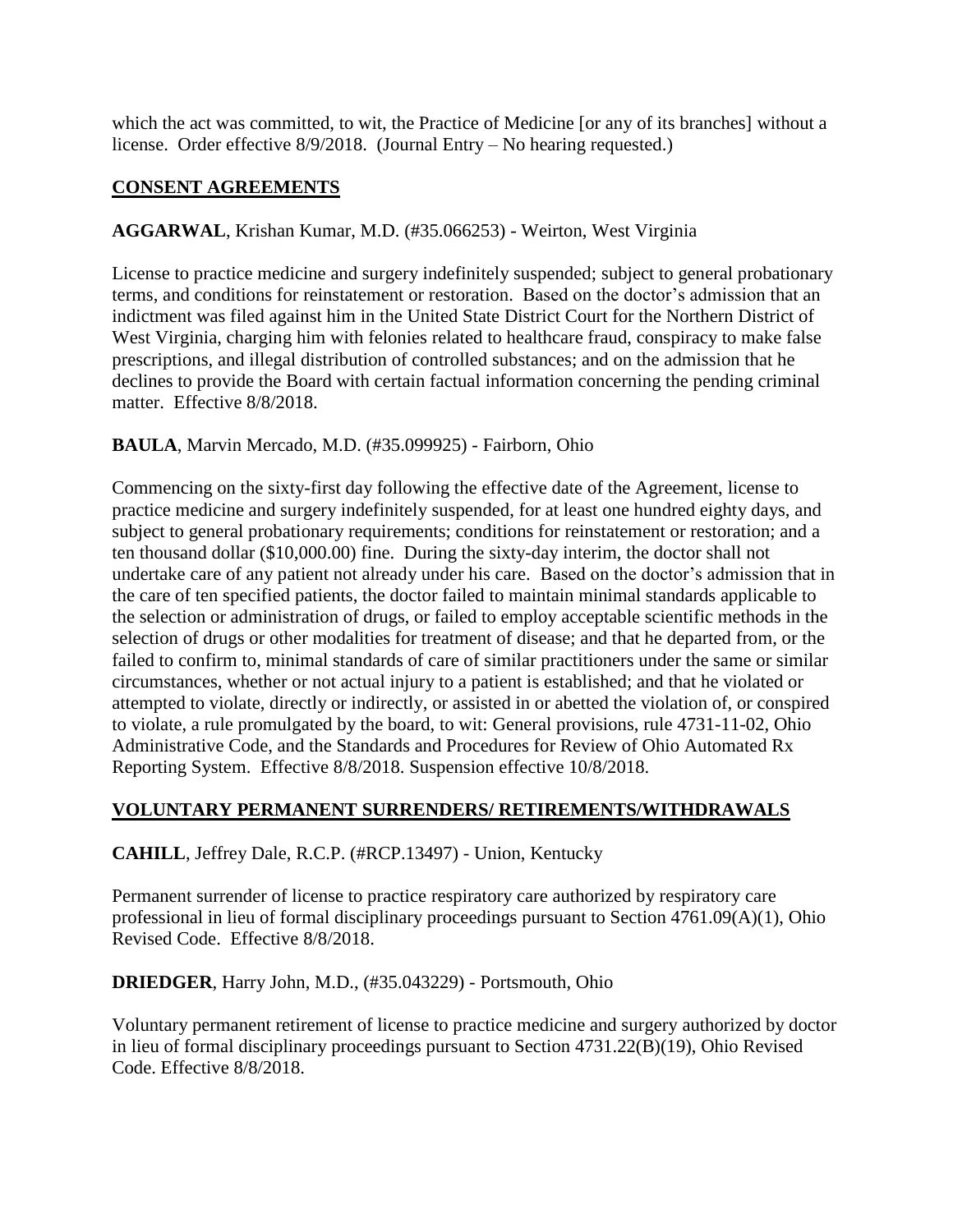**KASHYAP**, Vikas, M.D. (#35.055836) - Cincinnati, Ohio

Voluntary permanent retirement of license to practice medicine and surgery authorized by doctor in lieu of further investigation into a possible violation pursuant to Section 4731.22(B)(19), Ohio Revised Code. Effective 8/8/2018.

**MOORE**, Stephen Lee, D.O. (#34.004442) - Bowling Green, Kentucky (Non-Disciplinary)

Permanent surrender of license to practice osteopathic medicine and surgery authorized by doctor in lieu of continuing compliance with 8/9/17 Consent Agreement. Effective 8/8/2018.

**TRICASO**, Michael Paul, M.D. (#34.007428) – Akron, Ohio

Permanent surrender of license to practice medicine and surgery authorized by doctor in lieu of further investigation of a possible violation pursuant to Section 4731.22(B)(10), Ohio Revised Code. Effective 8/23/2018.

**SHANKMAN**, Gregory Bernard, M.D. (#35.037768) - Clinton, New York

Permanent retirement and surrender of license to practice medicine and surgery and cancellation of emeritus status authorized by doctor in lieu of formal disciplinary proceedings pursuant to Section 4731.22(B)(22), Ohio Revised Code. Effective 8/8/2018.

# **DISMISSALS**

**ABBASSI**, Alex, M.D. (#35.031467) – Westlake Village, California

The 1/13/2016 Notice of Opportunity for Hearing is dismissed as moot due to the doctor's demise on 4/12/2018. Order effective 8/9/2018.

**COZZI**, Michael Anthony, M.D. (35.098275) – Fort Wayne, Indiana

The 6/13/2018 Notice of Opportunity for Hearing is dismissed as moot due to the doctor's demise on 8/15/2018. Order effective 8/21/2018

#### **PROBATIONARY REQUESTS AND MODIFICATIONS**

**ADIB**, Malak S., M.D. (#35.070170) - Kettering, Ohio

Doctor's request for approval of medical records course, granted by vote of the Board on 8/8/2018.

**JOHNSON**, Peter Carl, M.D. (#35.066160) - Northwood, Ohio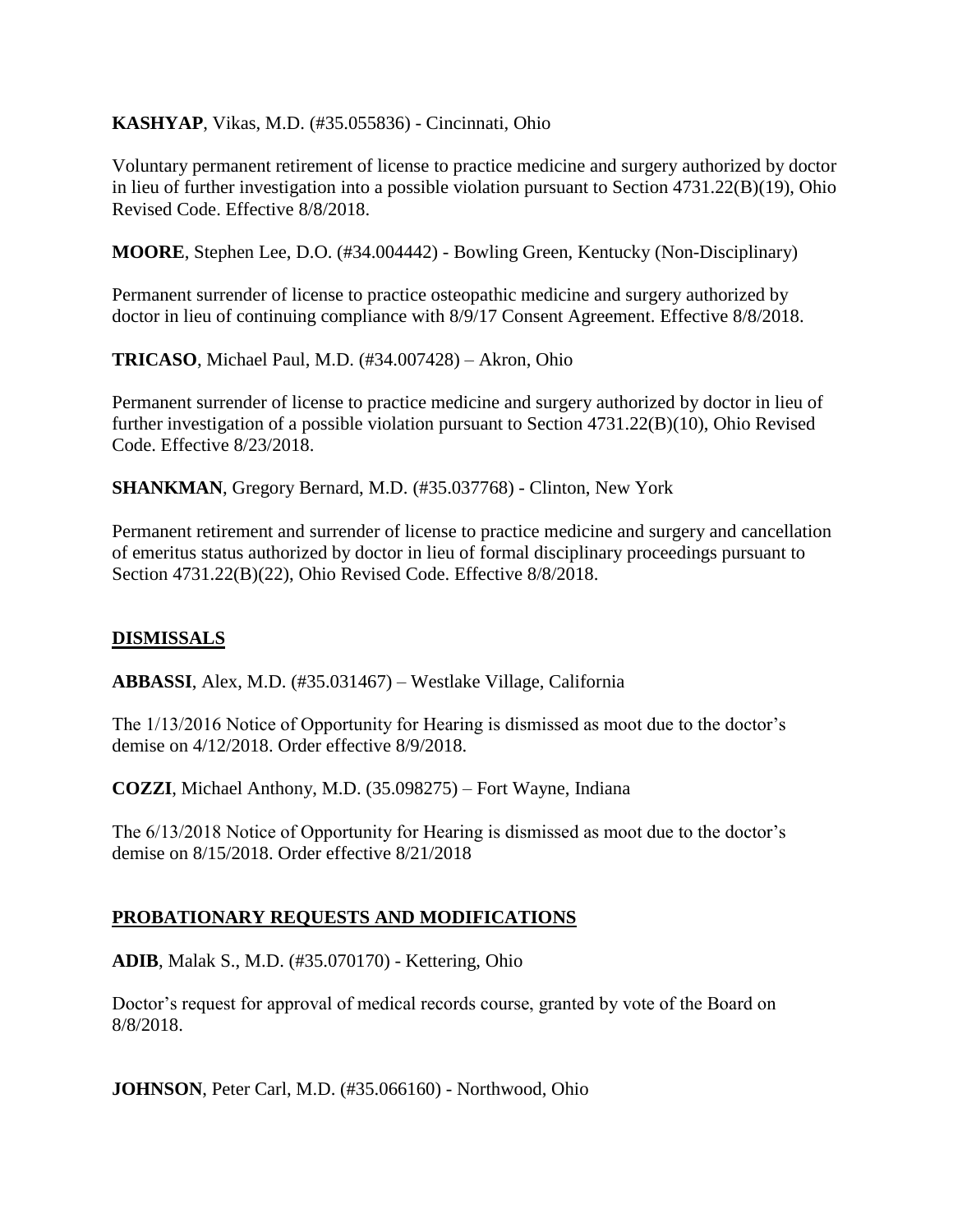Doctors request for approval to temporarily not attend psychotherapy sessions while his psychiatrist is out of the office, granted by vote of the Board on 8/8/2018.

**KREBS**, John Keith, M.D. (#35.066400) - Sheffield Village, Ohio

Doctor's request for approval of monitoring physician, granted by vote of the Board on 8/8/2018. Frequency and number of charts to be reviewed by monitor established as ten charts per month.

**KUNTZMAN**, Andrew J., M.T. (#33.006590) - Vandalia, Ohio

Massage therapist's request for approval of ethics courses, granted by vote of the Board on 8/8/2018.

**MA**, Muyan, M.D. (#35.130288) - Cleveland, Ohio

Doctor's request for approval of treating psychiatrist; and approval of medical ethics and disruptive physician courses, granted by vote of the Board on 8/8/2018.

**MAIER**, Adam Christopher, D.O. (#34.011814) - Columbus, Ohio

Doctor's request for approval of new monitoring physician, granted by vote of the Board on 8/8/2018.

**MARSH**, James Allen, Jr., D.O. (#34.009757) - Milan, Ohio

Doctor's request for approval of request for a reduction in personal appearances from every three months to every six months; and approval of a reduction in drug and alcohol rehabilitation meeting attendance from three per week to two per week with a minimum of ten per month, granted by vote of the Board on 8/8/2018.

**PARROTT**, Cassandra Rose, D.O. (#58.029892) - Cleveland Heights, Ohio

Doctor's request for approval of a reduction in the drug testing requirement from four per month to two per month, granted by vote of the Board on 8/8/2018.

**TRACY**, David Alexander, M.D. (#35.129642) - Brecksville, Ohio

Doctor's request for approval of new monitoring physician, granted by vote of the Board on 8/8/2018.

**WINKLER**, Aubrey Dawn, P.A. (#50.004611RX) - Cleveland, Ohio

Physician assistant's request for approval of physician preceptor; and approval of practice plan, granted by vote of the Board on 8/8/2018.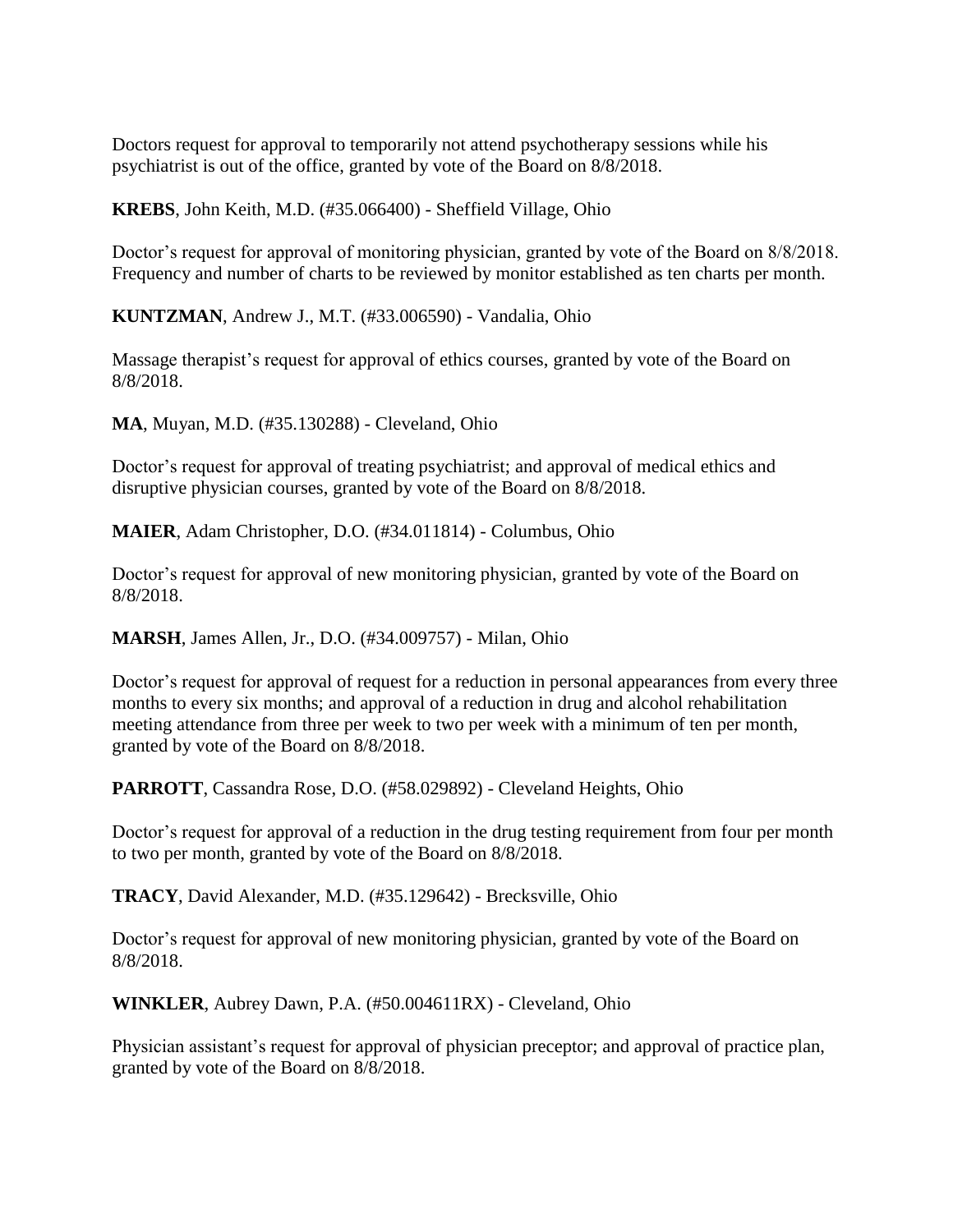# **REINSTATEMENT REQUESTS**

## **BLECHER**, Saul Israel., M.D (#35.063813) - Cincinnati, Ohio

Doctor's request for reinstatement of license to practice medicine and surgery granted by vote of the Board on 8/8/2018, subject to probationary terms and conditions established by the 6/14/2017 Board Order for at least three years. Permanent restriction on license to remain in place.

### **PROBATION TERMINATED**

**FELUMLEE**, Kirstin Dawn, M.T. (#33.019265) - Waynesville, Ohio

Massage therapist's request for approval of release from the terms of the 12/9/2015 Consent Agreement, granted by vote of the Board on 8/8/2018. Release effective immediately.

**FISHMAN**, David Jay, M.D. (#35.039578) - Chagrin Falls, Ohio

Doctor's request for approval of release from the terms of the 8/12/15 Consent Agreement, granted by vote of the Board on 8/8/2018. Release effective 8/12/2018.

# **NON-DISCIPLINARY CITATIONS**

**PRYCHODNIK**, Carol Standridge, L.M.T. (#33.008117) – Akron, Ohio

Based on the allegation that the massage therapist has not been engaged in the active practice of massage therapy for more than two years. Notice of opportunity for a hearing mailed 8/9/2018.

**KLINGAMAN (SORENSON)**, Holly Jean, L.M.T. (#33.010130) – Larwill, Indiana

Based on the allegation that the massage therapist has not been engaged in the active practice of massage therapy for more than two years. Notice of opportunity for a hearing mailed 8/9/2018.

# **COURT ACTIONS**

**DAUGHERTY**, Joseph Franklin, III, M.D. (#35.039319) – Park Hills, Kentucky

Magistrate's Decision and Judgment Entry filed on 7/27/2018, Court of Common Pleas, Franklin County, Ohio, affirming the 10/19/2016 Board Order.

**DEMAS**, Christopher Lou, M.D. (#35.042434) – Galena, Ohio

Notice of Appeal filed on 7/26/2018 with the Franklin County Court of Common Pleas, Franklin County, Ohio.